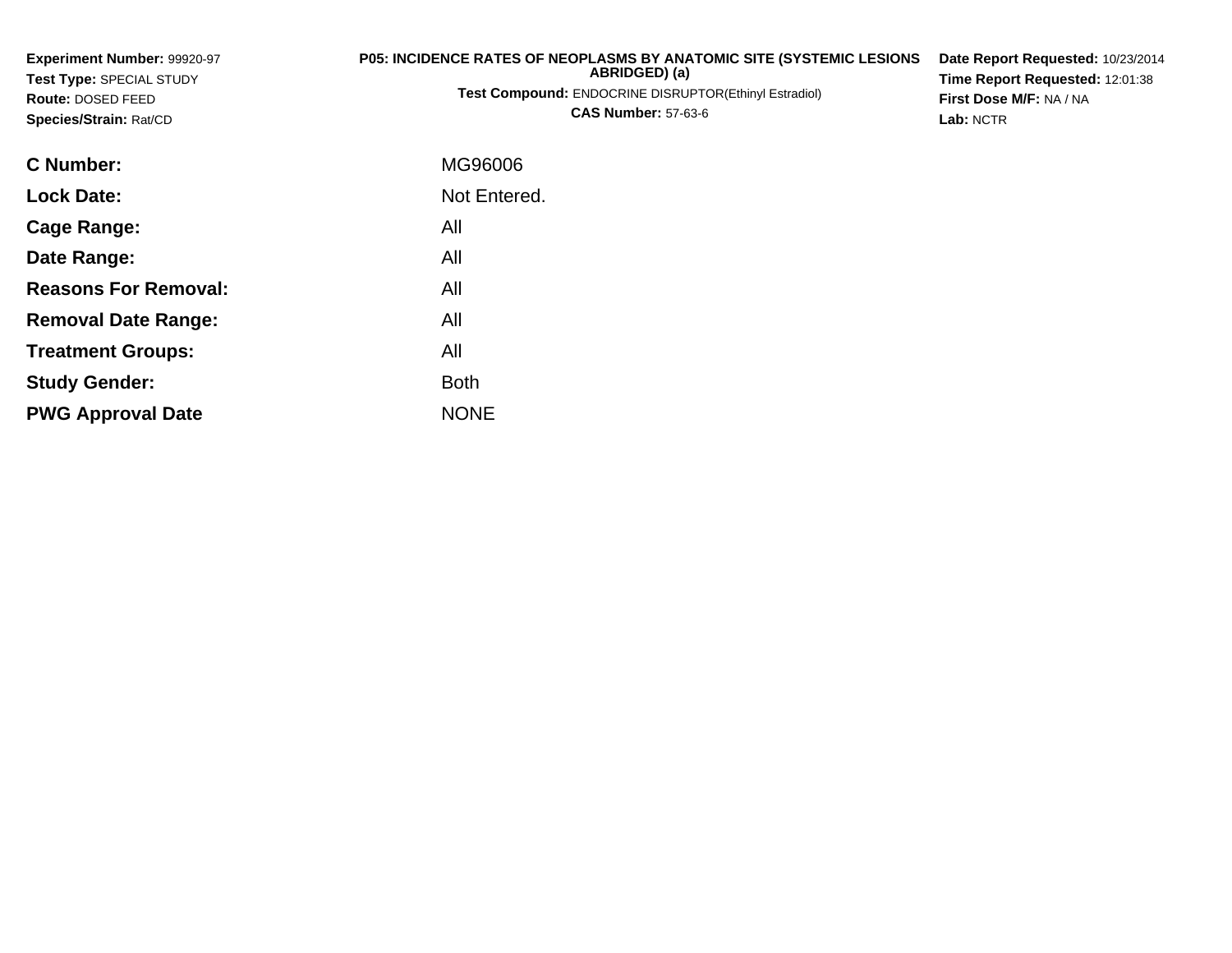| ABRIDGED) (a)<br>Test Type: SPECIAL STUDY<br>Test Compound: ENDOCRINE DISRUPTOR(Ethinyl Estradiol)<br>Route: DOSED FEED<br><b>CAS Number: 57-63-6</b><br>Species/Strain: Rat/CD |                |                |    |                |                |               |                |               | Time Report Requested: 12:01:38<br>First Dose M/F: NA / NA<br>Lab: NCTR |
|---------------------------------------------------------------------------------------------------------------------------------------------------------------------------------|----------------|----------------|----|----------------|----------------|---------------|----------------|---------------|-------------------------------------------------------------------------|
| <b>CD Rat MALE</b>                                                                                                                                                              | F <sub>2</sub> | <b>CONTROL</b> | F2 | <b>2.0 PPB</b> | F <sub>2</sub> | <b>10 PPB</b> | F <sub>2</sub> | <b>50 PPB</b> |                                                                         |
| <b>Disposition Summary</b>                                                                                                                                                      |                |                |    |                |                |               |                |               |                                                                         |
| <b>Animals Initially In Study</b><br><b>Early Deaths</b>                                                                                                                        |                | 25             |    | 25             |                | 25            |                | 25            |                                                                         |
| <b>Survivors</b><br><b>Terminal Sacrifice</b>                                                                                                                                   |                | 25             |    | 25             |                | 25            |                | 25            |                                                                         |
| <b>Animals Examined Microscopically</b>                                                                                                                                         |                | 25             |    | 25             |                | 25            |                | 25            |                                                                         |
| <b>ALIMENTARY SYSTEM</b>                                                                                                                                                        |                |                |    |                |                |               |                |               |                                                                         |
| Intestine Small, Ileum                                                                                                                                                          |                | (0)            |    | (1)            |                | (0)           |                | (0)           |                                                                         |
| Liver                                                                                                                                                                           |                | (25)           |    | (1)            |                | (1)           |                | (25)          |                                                                         |
| CARDIOVASCULAR SYSTEM<br>None                                                                                                                                                   |                |                |    |                |                |               |                |               |                                                                         |
| <b>ENDOCRINE SYSTEM</b>                                                                                                                                                         |                |                |    |                |                |               |                |               |                                                                         |
| <b>Adrenal Cortex</b>                                                                                                                                                           |                | (25)           |    | (0)            |                | (0)           |                | (25)          |                                                                         |
| Adrenal Medulla                                                                                                                                                                 |                | (24)           |    | (0)            |                | (0)           |                | (25)          |                                                                         |
| <b>Pituitary Gland</b>                                                                                                                                                          |                | (23)           |    | (0)            |                | (0)           |                | (25)          |                                                                         |
| Thyroid Gland                                                                                                                                                                   |                | (24)           |    | (0)            |                | (0)           |                | (25)          |                                                                         |
| <b>GENERAL BODY SYSTEM</b><br>None                                                                                                                                              |                |                |    |                |                |               |                |               |                                                                         |
| <b>GENITAL SYSTEM</b>                                                                                                                                                           |                |                |    |                |                |               |                |               |                                                                         |
| <b>Coagulating Gland</b>                                                                                                                                                        |                | (25)           |    | (23)           |                | (25)          |                | (25)          |                                                                         |
| Epididymis                                                                                                                                                                      |                | (25)           |    | (25)           |                | (25)          |                | (25)          |                                                                         |
| <b>Preputial Gland</b>                                                                                                                                                          |                | (0)            |    | (2)            |                | (0)           |                | (0)           |                                                                         |
| Prostate, Dorsal/Lateral Lobe                                                                                                                                                   |                | (12)           |    | (11)           |                | (17)          |                | (13)          |                                                                         |
| Prostate, Dorsal/lateral Lobe                                                                                                                                                   |                | (13)           |    | (14)           |                | (8)           |                | (12)          |                                                                         |
| Prostate, Ventral Lobe                                                                                                                                                          |                | (25)           |    | (25)           |                | (25)          |                | (25)          |                                                                         |
| <b>Rete Testes</b>                                                                                                                                                              |                | (24)           |    | (24)           |                | (23)          |                | (25)          |                                                                         |

a - Number of animals examined microscopically at site and number of animals with lesion

b - Primary tumors: all tumors except metastatic tumors

**Experiment Number:** 99920-97**Test Type:** SPECIAL STUDY

\* Number of animals with any tissue examined microscopically

**P05: INCIDENCE RATES OF NEOPLASMS BY ANATOMIC SITE (SYSTEMIC LESIONS ABRIDGED) (a)**

**Date Report Requested:** 10/23/2014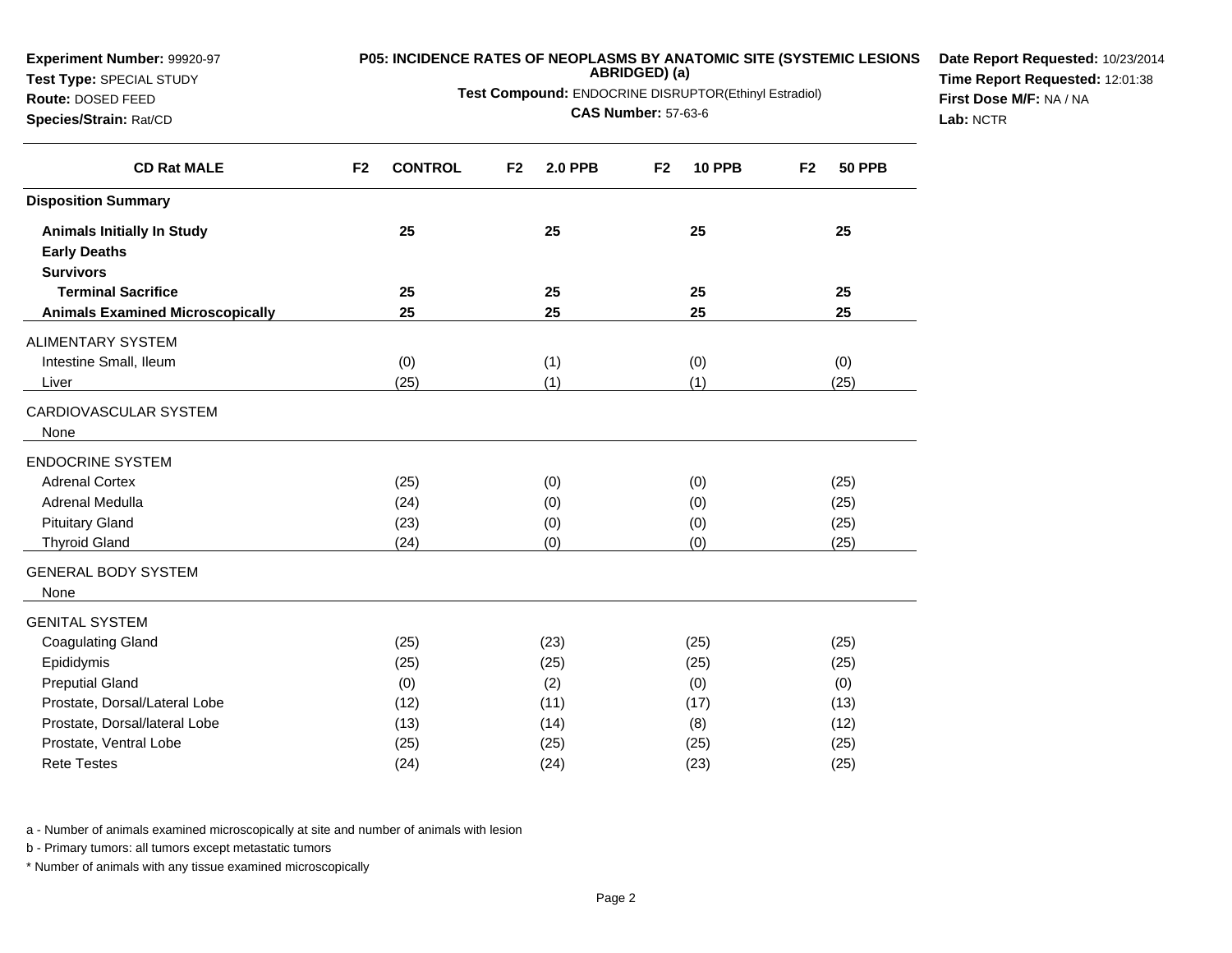| <b>Experiment Number: 99920-97</b><br>Test Type: SPECIAL STUDY<br>Route: DOSED FEED<br>Species/Strain: Rat/CD |                | <b>P05: INCIDENCE RATES OF NEOPLASMS BY ANATOMIC SITE (SYSTEMIC LESIONS</b><br>Test Compound: ENDOCRINE DISRUPTOR(Ethinyl Estradiol) | Date Report Requested: 10/23/201<br>Time Report Requested: 12:01:38<br>First Dose M/F: NA / NA<br>Lab: NCTR |                |                |               |                |               |  |
|---------------------------------------------------------------------------------------------------------------|----------------|--------------------------------------------------------------------------------------------------------------------------------------|-------------------------------------------------------------------------------------------------------------|----------------|----------------|---------------|----------------|---------------|--|
| <b>CD Rat MALE</b>                                                                                            | F <sub>2</sub> | <b>CONTROL</b>                                                                                                                       | F <sub>2</sub>                                                                                              | <b>2.0 PPB</b> | F <sub>2</sub> | <b>10 PPB</b> | F <sub>2</sub> | <b>50 PPB</b> |  |
| Seminal Vesicle                                                                                               |                | (25)                                                                                                                                 |                                                                                                             | (25)           |                | (25)          |                | (25)          |  |
| <b>Testes</b>                                                                                                 |                | (25)                                                                                                                                 |                                                                                                             | (25)           |                | (25)          |                | (25)          |  |
| <b>HEMATOPOIETIC SYSTEM</b>                                                                                   |                |                                                                                                                                      |                                                                                                             |                |                |               |                |               |  |
| <b>Bone Marrow</b>                                                                                            |                | (25)                                                                                                                                 |                                                                                                             | (0)            |                | (0)           |                | (25)          |  |
| Spleen                                                                                                        |                | (25)                                                                                                                                 |                                                                                                             | (0)            |                | (0)           |                | (25)          |  |
| Thymus                                                                                                        |                | (25)                                                                                                                                 |                                                                                                             | (1)            |                | (0)           |                | (25)          |  |
| <b>INTEGUMENTARY SYSTEM</b>                                                                                   |                |                                                                                                                                      |                                                                                                             |                |                |               |                |               |  |
| Mammary Gland                                                                                                 |                | (25)                                                                                                                                 |                                                                                                             | (25)           |                | (25)          |                | (25)          |  |
| MUSCULOSKELETAL SYSTEM                                                                                        |                |                                                                                                                                      |                                                                                                             |                |                |               |                |               |  |
| <b>Bone</b>                                                                                                   |                | (25)                                                                                                                                 |                                                                                                             | (0)            |                | (0)           |                | (25)          |  |
| <b>NERVOUS SYSTEM</b><br>None                                                                                 |                |                                                                                                                                      |                                                                                                             |                |                |               |                |               |  |
| <b>RESPIRATORY SYSTEM</b><br>None                                                                             |                |                                                                                                                                      |                                                                                                             |                |                |               |                |               |  |
| SPECIAL SENSES SYSTEM<br>None                                                                                 |                |                                                                                                                                      |                                                                                                             |                |                |               |                |               |  |
| <b>URINARY SYSTEM</b><br>Kidney                                                                               |                | (25)                                                                                                                                 |                                                                                                             | (0)            |                | (25)          |                | (25)          |  |
|                                                                                                               |                |                                                                                                                                      |                                                                                                             |                |                |               |                |               |  |

**Date Report Requested:** 10/23/2014

## a - Number of animals examined microscopically at site and number of animals with lesion

b - Primary tumors: all tumors except metastatic tumors

**Experiment Number:** 99920-97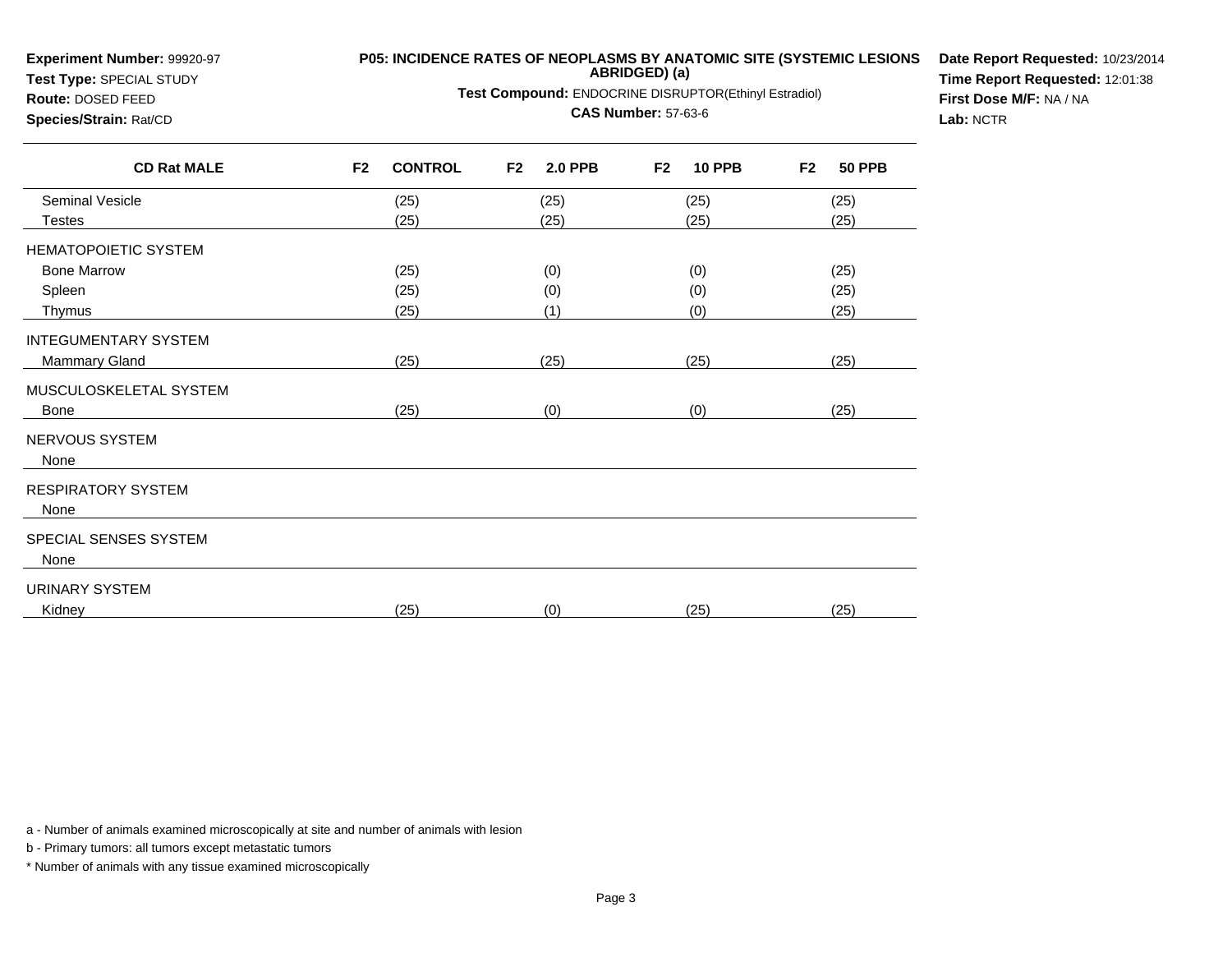| Experiment Number: 99920-97<br>Test Type: SPECIAL STUDY<br>Route: DOSED FEED<br>Species/Strain: Rat/CD |                | P05: INCIDENCE RATES OF NEOPLASMS BY ANATOMIC SITE (SYSTEMIC LESIONS<br>Test Compound: ENDOCRINE DISRUPTOR(Ethinyl Estradiol) | Date Report Requested: 10/23/2014<br>Time Report Requested: 12:01:38<br>First Dose M/F: NA / NA<br>Lab: NCTR |                |                |               |                |               |  |
|--------------------------------------------------------------------------------------------------------|----------------|-------------------------------------------------------------------------------------------------------------------------------|--------------------------------------------------------------------------------------------------------------|----------------|----------------|---------------|----------------|---------------|--|
| <b>CD Rat MALE</b>                                                                                     | F <sub>2</sub> | <b>CONTROL</b>                                                                                                                | F2                                                                                                           | <b>2.0 PPB</b> | F <sub>2</sub> | <b>10 PPB</b> | F <sub>2</sub> | <b>50 PPB</b> |  |
| <b>Tumor Summary for MALE</b>                                                                          |                |                                                                                                                               |                                                                                                              |                |                |               |                |               |  |
| <b>Total Animals with Primary Neoplasms (b)</b><br><b>Total Primary Neoplasms</b>                      |                |                                                                                                                               |                                                                                                              |                |                |               |                |               |  |
| <b>Total Animals with Benign Neoplasms</b><br><b>Total Benign Neoplasms</b>                            |                |                                                                                                                               |                                                                                                              |                |                |               |                |               |  |
| <b>Total Animals with Malignant Neoplasms</b><br><b>Total Malignant Neoplasms</b>                      |                |                                                                                                                               |                                                                                                              |                |                |               |                |               |  |
| <b>Total Animals with Metastatic Neoplasms</b>                                                         |                |                                                                                                                               |                                                                                                              |                |                |               |                |               |  |
| <b>Total Metastatic Neoplasms</b>                                                                      |                |                                                                                                                               |                                                                                                              |                |                |               |                |               |  |
| <b>Total Animals with Malignant Neoplasms</b><br><b>Uncertain Primary Site</b>                         |                |                                                                                                                               |                                                                                                              |                |                |               |                |               |  |
| Total Animals with Neoplasms Uncertain -<br><b>Benign or Malignant</b>                                 |                |                                                                                                                               |                                                                                                              |                |                |               |                |               |  |
| <b>Total Uncertain Neoplasms</b>                                                                       |                |                                                                                                                               |                                                                                                              |                |                |               |                |               |  |

\*\*\*END OF MALE DATA\*\*\*

a - Number of animals examined microscopically at site and number of animals with lesion

b - Primary tumors: all tumors except metastatic tumors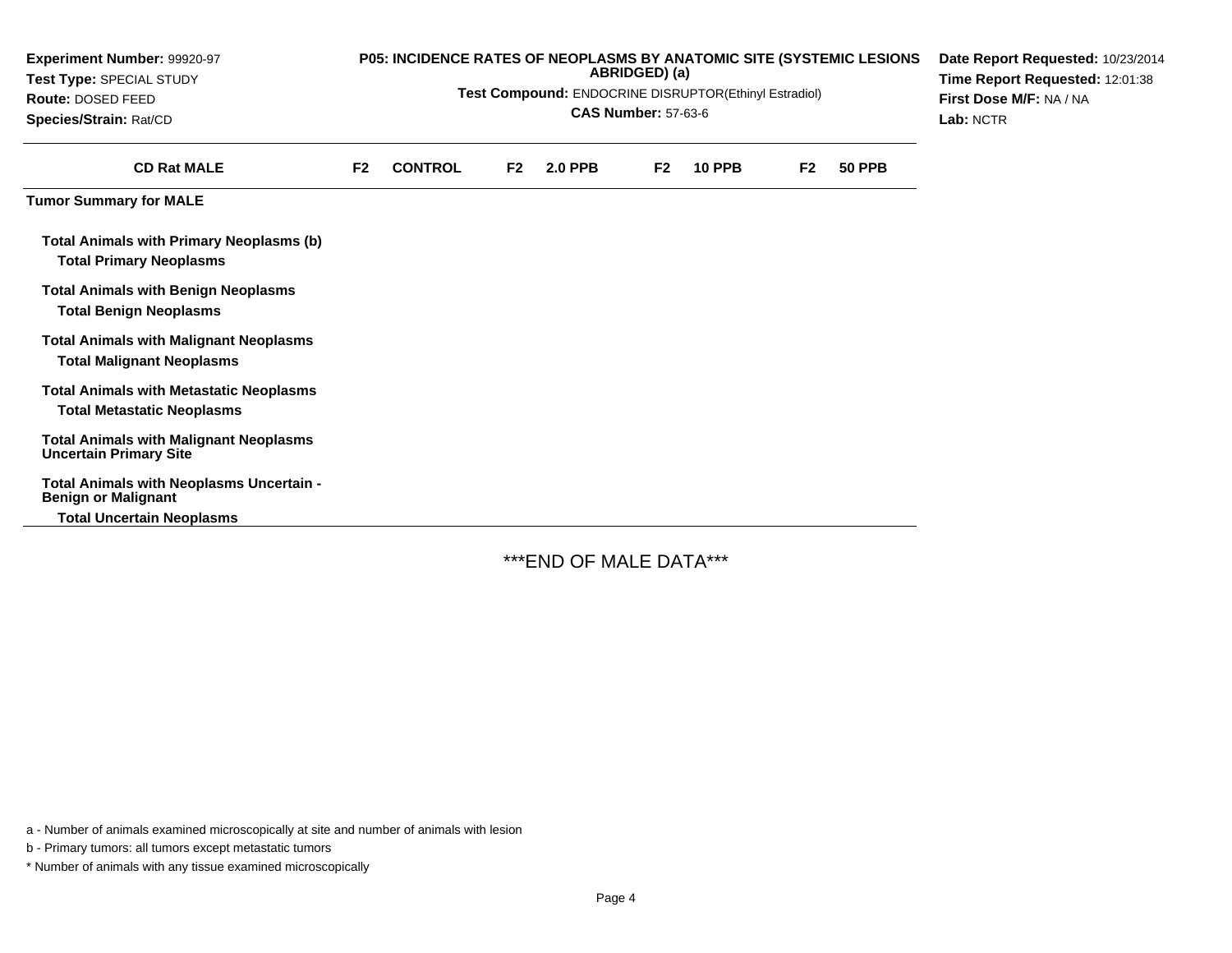| <b>Experiment Number: 99920-97</b>                       | <b>P05: INCIDENCE RATES OF NEOPLASMS BY ANATOMIC SITE (SYSTEMIC LESIONS</b><br>ABRIDGED) (a) |                |                         |                                                       |    |               |                |               |                                 |
|----------------------------------------------------------|----------------------------------------------------------------------------------------------|----------------|-------------------------|-------------------------------------------------------|----|---------------|----------------|---------------|---------------------------------|
| Test Type: SPECIAL STUDY                                 |                                                                                              |                |                         | Test Compound: ENDOCRINE DISRUPTOR(Ethinyl Estradiol) |    |               |                |               | Time Report Requested: 12:01:38 |
| Route: DOSED FEED                                        |                                                                                              |                | First Dose M/F: NA / NA |                                                       |    |               |                |               |                                 |
| Species/Strain: Rat/CD                                   | <b>CAS Number: 57-63-6</b>                                                                   |                |                         |                                                       |    |               |                |               | Lab: NCTR                       |
| <b>CD Rat FEMALE</b>                                     | F <sub>2</sub>                                                                               | <b>CONTROL</b> | F <sub>2</sub>          | <b>2.0 PPB</b>                                        | F2 | <b>10 PPB</b> | F <sub>2</sub> | <b>50 PPB</b> |                                 |
| <b>Disposition Summary</b>                               |                                                                                              |                |                         |                                                       |    |               |                |               |                                 |
| <b>Animals Initially In Study</b><br><b>Early Deaths</b> |                                                                                              | 25             |                         | 25                                                    |    | 25            |                | 25            |                                 |
| <b>Survivors</b>                                         |                                                                                              |                |                         |                                                       |    |               |                |               |                                 |
| <b>Terminal Sacrifice</b>                                |                                                                                              | 25             |                         | 25                                                    |    | 25            |                | 25            |                                 |
| <b>Animals Examined Microscopically</b>                  |                                                                                              | 25             |                         | 25                                                    |    | 25            |                | 25            |                                 |
| ALIMENTARY SYSTEM                                        |                                                                                              |                |                         |                                                       |    |               |                |               |                                 |
| Intestine Small, Ileum                                   |                                                                                              | (1)            |                         | (0)                                                   |    | (0)           |                | (0)           |                                 |
| Liver                                                    |                                                                                              | (25)           |                         | (0)                                                   |    | (3)           |                | (25)          |                                 |
| CARDIOVASCULAR SYSTEM<br>None                            |                                                                                              |                |                         |                                                       |    |               |                |               |                                 |
| <b>ENDOCRINE SYSTEM</b>                                  |                                                                                              |                |                         |                                                       |    |               |                |               |                                 |
| <b>Adrenal Cortex</b>                                    |                                                                                              | (25)           |                         | (0)                                                   |    | (0)           |                | (25)          |                                 |
| Adrenal Medulla                                          |                                                                                              | (25)           |                         | (0)                                                   |    | (0)           |                | (25)          |                                 |
| <b>Pituitary Gland</b>                                   |                                                                                              | (25)           |                         | (0)                                                   |    | (0)           |                | (25)          |                                 |
| <b>Thyroid Gland</b>                                     |                                                                                              | (25)           |                         | (0)                                                   |    | (0)           |                | (25)          |                                 |
| <b>GENERAL BODY SYSTEM</b>                               |                                                                                              |                |                         |                                                       |    |               |                |               |                                 |
| None                                                     |                                                                                              |                |                         |                                                       |    |               |                |               |                                 |
| <b>GENITAL SYSTEM</b>                                    |                                                                                              |                |                         |                                                       |    |               |                |               |                                 |
| <b>Clitoral Gland</b>                                    |                                                                                              | (1)            |                         | (2)                                                   |    | (1)           |                | (0)           |                                 |
| Ovary                                                    |                                                                                              | (25)           |                         | (25)                                                  |    | (25)          |                | (25)          |                                 |
| Oviduct                                                  |                                                                                              | (25)           |                         | (25)                                                  |    | (25)          |                | (25)          |                                 |
| Uterus                                                   |                                                                                              | (25)           |                         | (25)                                                  |    | (25)          |                | (25)          |                                 |
| Vagina                                                   |                                                                                              | (25)           |                         | (25)                                                  |    | (25)          |                | (23)          |                                 |

HEMATOPOIETIC SYSTEM

**Experiment Number:** 99920-97

a - Number of animals examined microscopically at site and number of animals with lesion

b - Primary tumors: all tumors except metastatic tumors

\* Number of animals with any tissue examined microscopically

**Date Report Requested:** 10/23/2014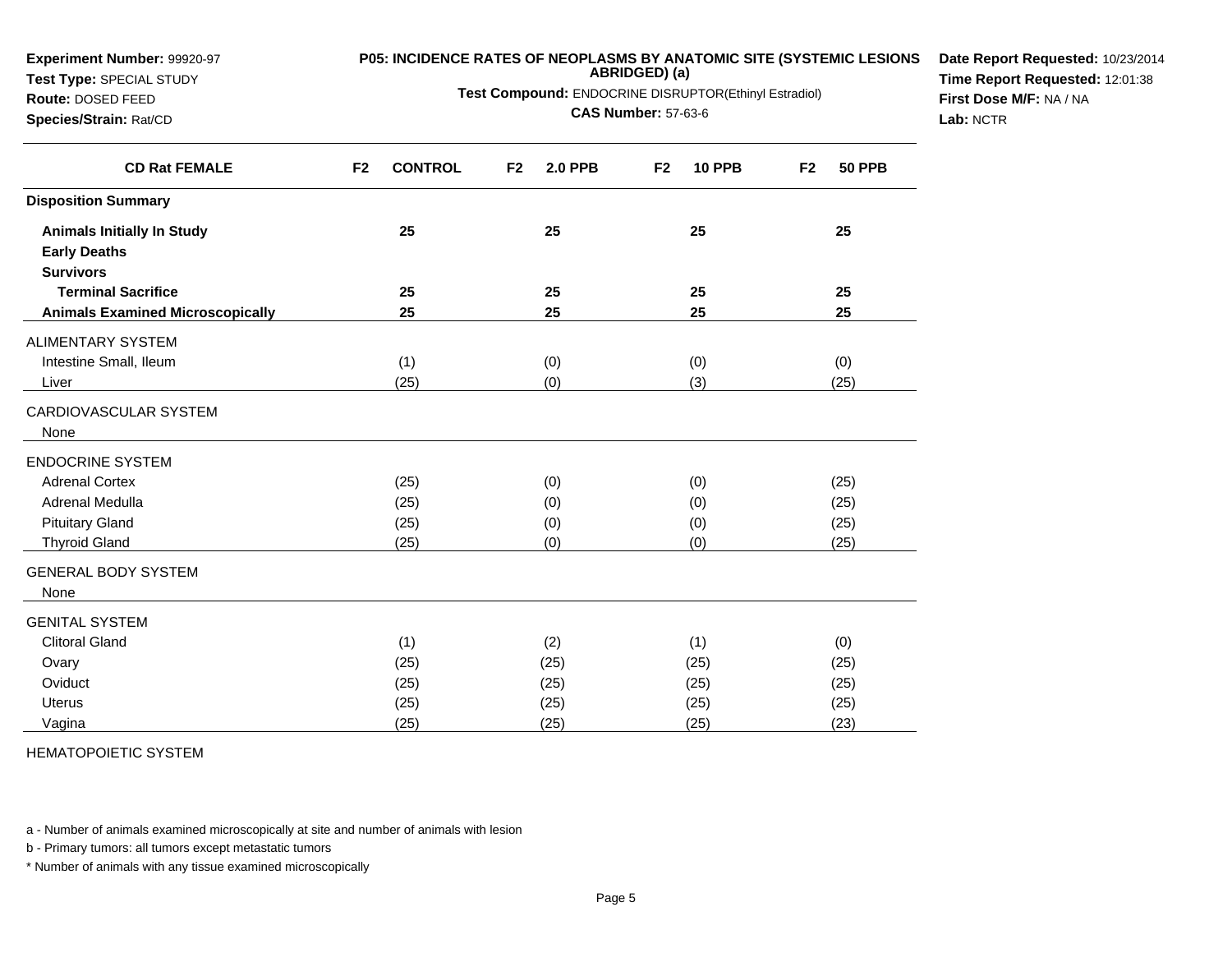| Experiment Number: 99920-97<br>Test Type: SPECIAL STUDY | P05: INCIDENCE RATES OF NEOPLASMS BY ANATOMIC SITE (SYSTEMIC LESIONS | Date Report Requested: 10/23/2014<br>Time Report Requested: 12:01:38 |                                 |                                 |  |
|---------------------------------------------------------|----------------------------------------------------------------------|----------------------------------------------------------------------|---------------------------------|---------------------------------|--|
| Route: DOSED FEED                                       | Test Compound: ENDOCRINE DISRUPTOR(Ethinyl Estradiol)                | First Dose M/F: NA / NA                                              |                                 |                                 |  |
| Species/Strain: Rat/CD<br><b>CD Rat FEMALE</b>          |                                                                      | Lab: NCTR                                                            |                                 |                                 |  |
|                                                         | <b>CONTROL</b><br>F <sub>2</sub>                                     | <b>2.0 PPB</b><br>F <sub>2</sub>                                     | <b>10 PPB</b><br>F <sub>2</sub> | F <sub>2</sub><br><b>50 PPB</b> |  |
| <b>Bone Marrow</b>                                      | (25)                                                                 | (0)                                                                  | (0)                             | (25)                            |  |
| Spleen                                                  | (25)                                                                 | (0)                                                                  | (0)                             | (25)                            |  |
| Thymus                                                  | (25)                                                                 | (0)                                                                  | (0)                             | (25)                            |  |
| <b>INTEGUMENTARY SYSTEM</b>                             |                                                                      |                                                                      |                                 |                                 |  |
| Mammary Gland                                           | (25)                                                                 | (25)                                                                 | (25)                            | (25)                            |  |
| Adenoma                                                 | 1(4%)                                                                |                                                                      |                                 |                                 |  |
| MUSCULOSKELETAL SYSTEM                                  |                                                                      |                                                                      |                                 |                                 |  |
| Bone                                                    | (25)                                                                 | (0)                                                                  | (0)                             | (25)                            |  |
| NERVOUS SYSTEM<br>None                                  |                                                                      |                                                                      |                                 |                                 |  |
| <b>RESPIRATORY SYSTEM</b><br>None                       |                                                                      |                                                                      |                                 |                                 |  |
| SPECIAL SENSES SYSTEM<br>None                           |                                                                      |                                                                      |                                 |                                 |  |
| <b>URINARY SYSTEM</b>                                   |                                                                      |                                                                      |                                 |                                 |  |
| Kidney                                                  | (25)                                                                 | (25)                                                                 | (25)                            | (25)                            |  |

a - Number of animals examined microscopically at site and number of animals with lesion

b - Primary tumors: all tumors except metastatic tumors